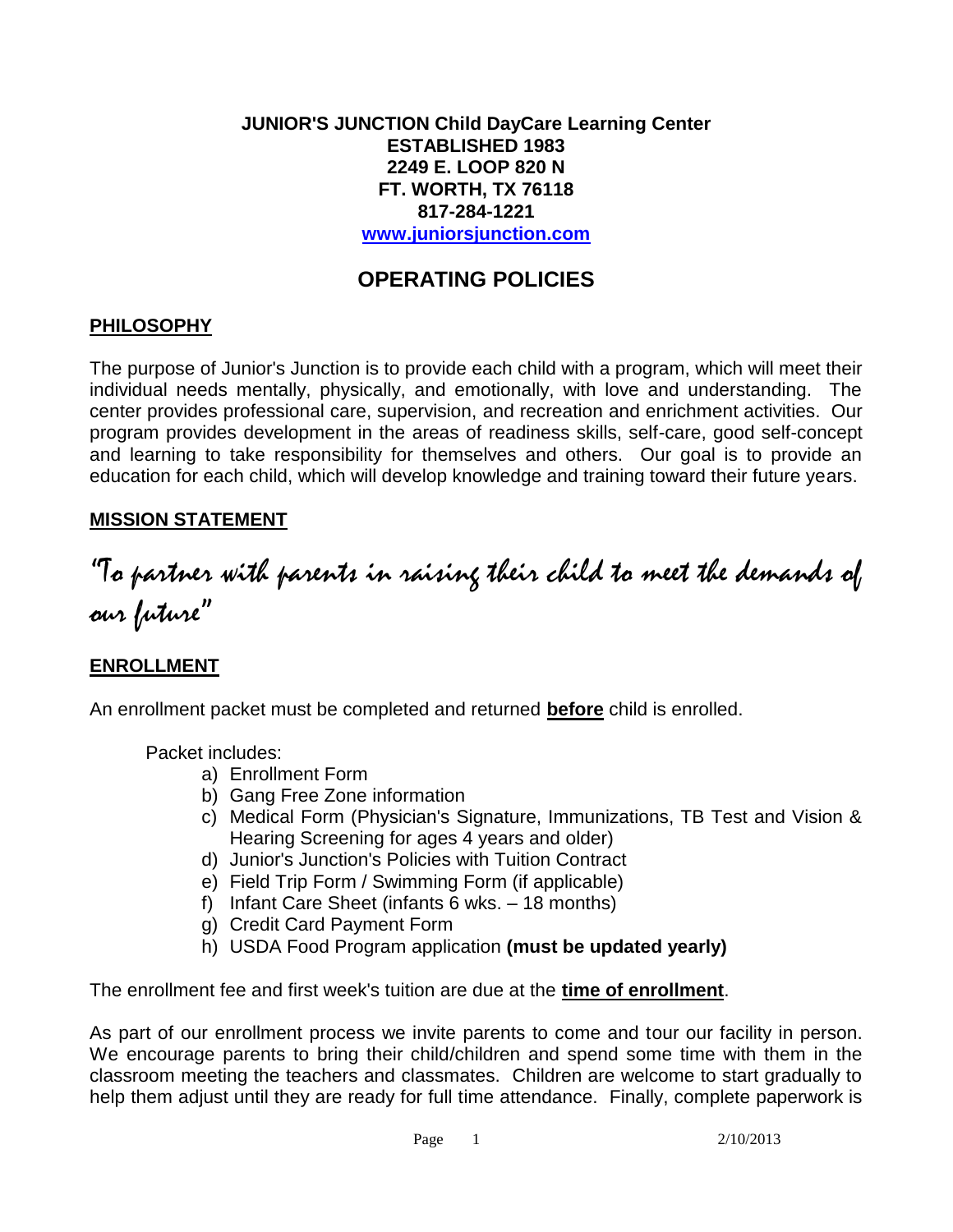required at the time of enrollment including a medical signature and updated immunization record.

## **HOURS**

Junior's Junction's hours are from **6:00 a.m. until 6:30 p.m.**, Monday through Friday, January thru December except for stated Holidays.

## **VACATIONS**

## \* Vacation Time - **Infants through Afterschoolers**

Vacation time is available if your child is enrolled full-time only. 2 weeks - 1 available after first 6 months, 1 available after second 6 months. To use vacation time, your child cannot be in attendance at school during the week of vacation. Unused vacation weeks will roll over for a two-year period before they are no longer available.

## \* 1/2 tuition clause - **Infants through Pre-Kindergarten:**

If your child is enrolled full-time and attends for **2 days or less in a week,** you may pay 1/2 tuition for that week. Any Holiday / Optional Closing that we are closed, is a paid day, therefore it counts as a day in attendance. To qualify for the 1/2 tuition on these weeks your child can only be in attendance 1 other day besides the Holiday. The exception to this clause is the week of Thanksgiving, in which there are 2 paid Holidays. In this case your child cannot be in attendance at all to qualify for 1/2 tuition. This clause is limited to use up to 2 times a year, after which time full tuition is due. 1/2 tuition rates must be used within the year. They will not roll over from year to year.

#### \* 1/2 tuition clause – **Afterschoolers** – **Summer time only**

Full tuition is required for all weeks during the summer months that your child is in attendance. You may pay **½- tuition if your child attends for 2 days or less in a week**. Any Holiday / Optional Closing that we are closed, is a paid day, therefore it counts as a day in attendance. To qualify for the 1/2 tuition on these weeks your child can only be in attendance 1 other day besides the Holiday.

## \* Vacation Time - **Public School Teacher Children:**

1 week during the school year (August-May) and one ½-week tuition during the school year (August – May). If you choose to withdrawal for the summer you will be required to pay a re-enrollment fee.

**\* 5% discount for 2 or more children taken off the total tuition**

## **\* 3% discount for paying tuition monthly, in cash on the first Monday of the month**

## **GANG-FREE ZONE**

Junior's Junction is a **GANG-FREE ZONE**. Under the Texas Penal Code, any area within 1000 feet of a child-care center is a **GANG-FREE ZONE**, where criminal offenses related to organized criminal activity are subject to harsher penalty. This information is provided for all parents and/or guardians as part of the enrollment packet and is also posted at the front door of the child care center.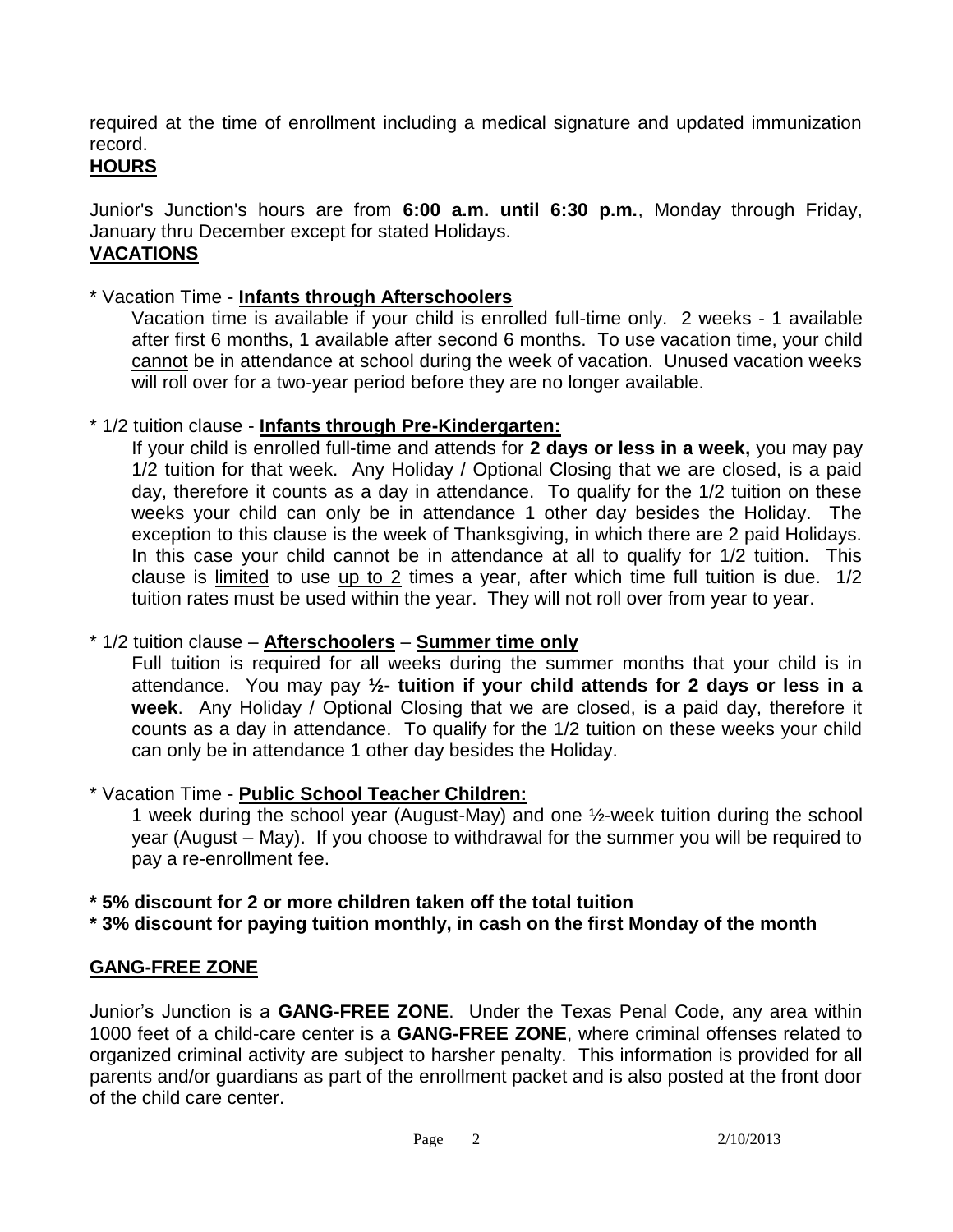## **HOLIDAYS / UNSCHEDULED CLOSINGS DUE TO UNUSUAL OCCURRENCES**

Junior's Junction will be closed on the following holidays:

| New Year's Day       | <b>Thanksgiving Day</b>            | * Optional Closings      |
|----------------------|------------------------------------|--------------------------|
| Memorial Day         | Day After Thanksgiving             | (i.e.: weather, acts of  |
| July $4^{\text{th}}$ | *Christmas Eve (4:00 p.m. closing) | war, riots, terrorism,   |
| Labor Day            | Christmas Day                      | building problems, etc.) |
|                      | New Year's Eve (4:00 p.m. closing) |                          |

If said holiday falls on a weekend, Junior's Junction may choose to close the Friday prior, or Monday after the holiday. There is no reduction in tuition for these closings. This also includes unscheduled/optional closings. These closings will usually be in accordance with our local ISDs and other area businesses.

## **PICTURES**

Pictures will be taken of your child/children by a photographer for their school pictures approximately 2 times a year along with Black and White specialty pictures. Parents will have the opportunity to purchase these pictures at the center. Our desire is to help provide you with memories you will treasure for a life time. The center will also take pictures of your child/children during special events and numerous other times as they play and interact with their friends. These pictures will be displayed in the center for all to see. If you do not wish for your child's picture to be taken for any reason while they are enrolled at Junior's Junction, please inform management in writing at the time of enrollment. **Junior's Junction will not be liable for any pictures taken of your child if you do not notify the center in writing.**

#### **TRANSPORTATION**

#### **Before and After School**

Junior's Junction may provide transportation to and from the following schools providing that we can meet the need safely and financially:

> Hurst Hills **Richland** River Trails West Hurst

HEB ISD BIRDVILLE ISD Donna Park **Donna Park** Jack C. Binion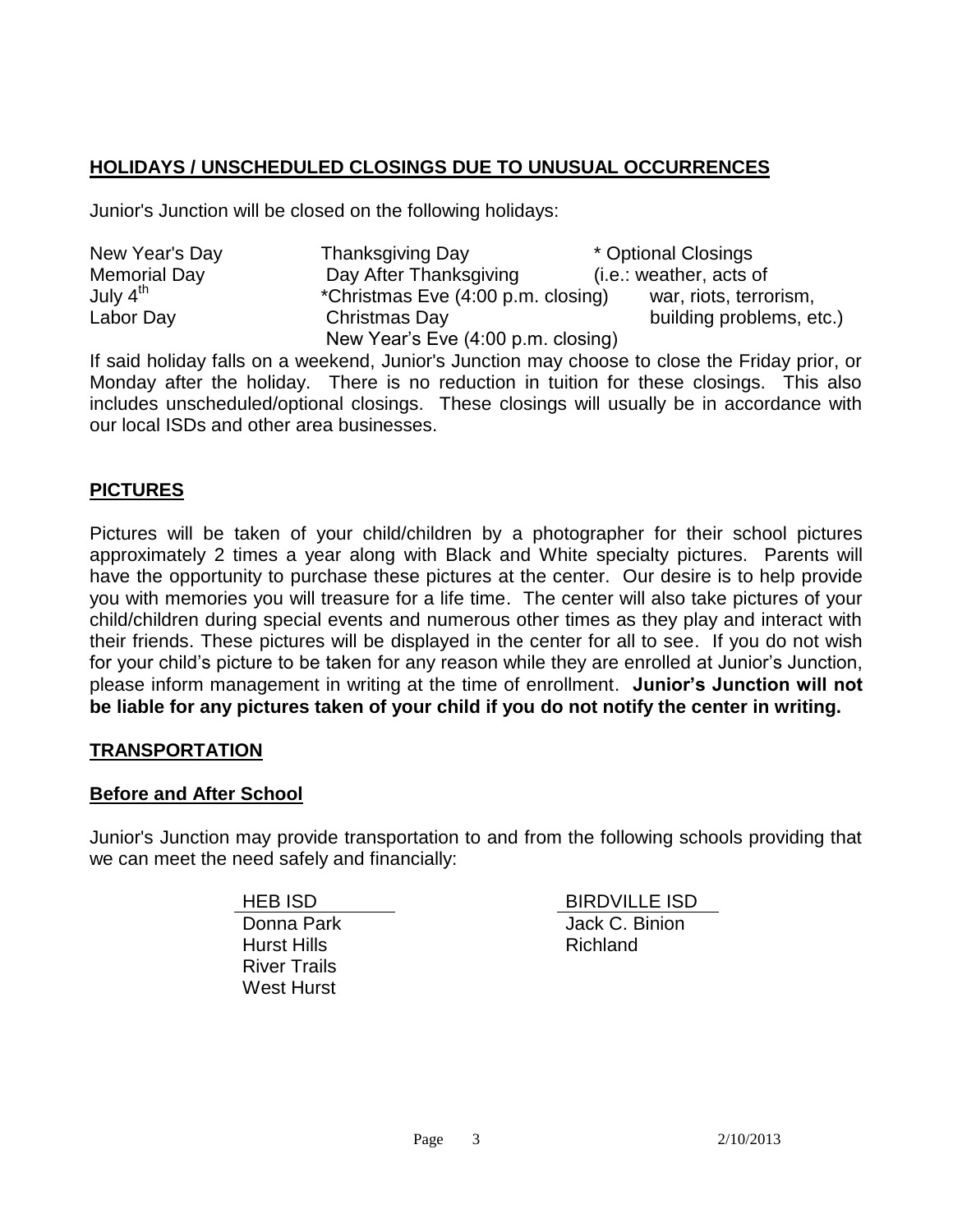## **Field Trips**

Children four years and older may participate in activities away from the center providing the parent has signed the Field Trip Information and Authorization Form. Junior's Junction does have the right to refuse a child from attending a field trip due to extenuating circumstances.

Parents are welcome to join their child on any field trip, however they would be responsible for their own transportation and all applicable fees. For the safety of your child, they will be required to ride the daycare van to and from the field trip unless prior arrangements have been made.

## **SPECIAL EVENTS**

## **Foods**

Throughout the school year your child/children will participate in a variety of special events such as and not limited to the following: holidays, birthday parties, carnivals, and educational activities. During these events your child may be served food that is not on the menu. If at anytime you choose for your child not to be given these foods due to allergies or by parent request, please notify the center in writing so we can meet your child's needs.

#### **Parent Participation**

Parents are welcome to join their children at the center for celebration of parties, holidays, special events, etc..

Please let your child's teacher know if you will be attending these events so we may plan accordingly. During special events parents are also encouraged to sign up to bring snacks and goodies for their child's classroom. However, the **HEATLH DEPARTMENT** requires that all goodies brought into the center be **"STORE BOUGHT"** and not homemade.

#### **WATER ACTIVITIES**

Junior's Junction does provide supervised water activities for all ages.

- (a) **Water play** tables are available in the classroom to allow children to experience basic scientific principles, such as volume, density, temperature and measurement, along with small muscle control and hand-eye coordination.
- (b) **Water sprinklers** are available during the summer months. The sprinkler is located within the play yard on rubber mats that are provided by Junior's Junction.
- (c) **Pools** During the summer months Afterschoolers (7 years and older) are provided the opportunity to attend the field trips taken to Central Aquatic Water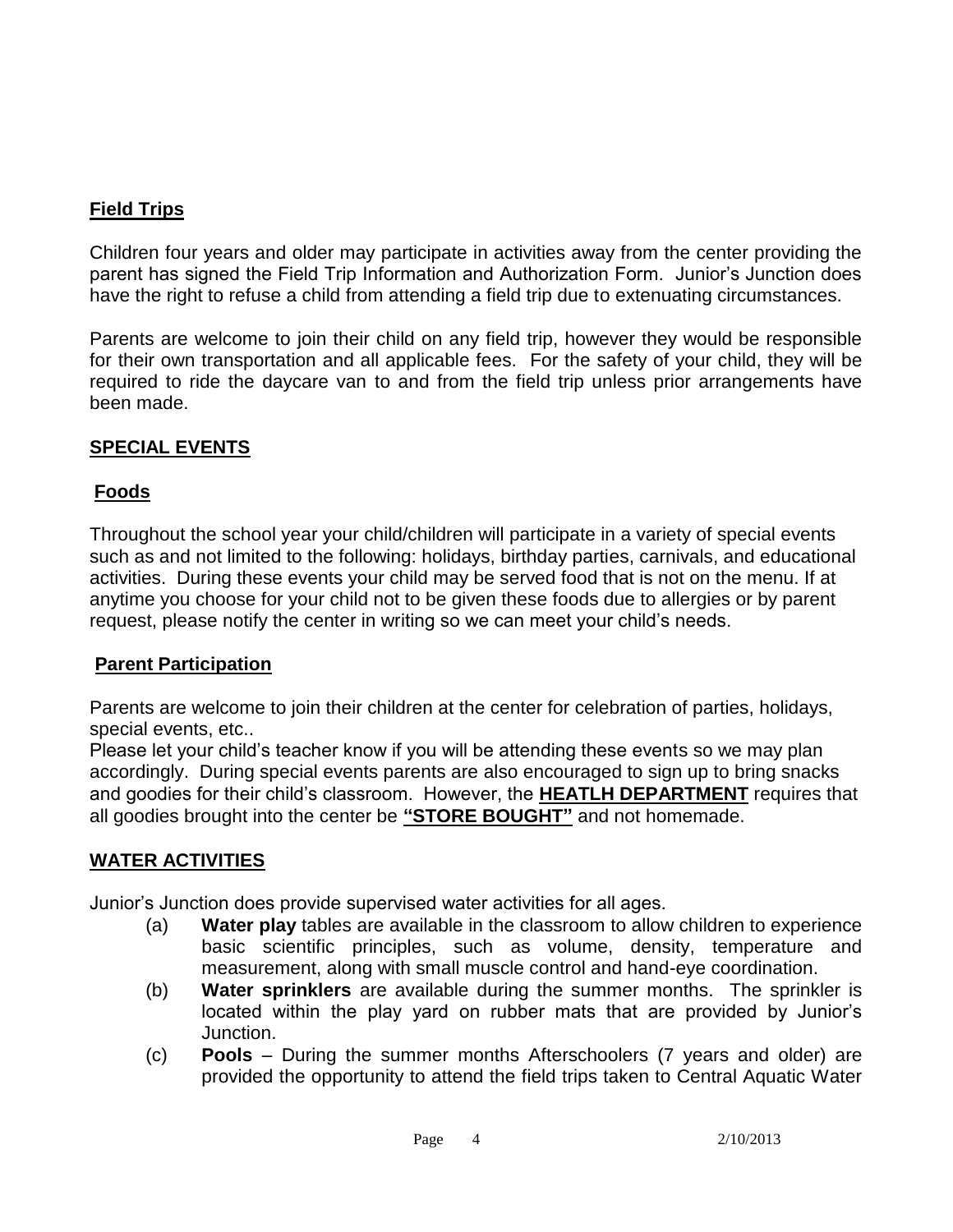Park in Hurst. Junior's Junction must have a Swimming Permission Form signed by the parent and updated yearly for their child to attend.

#### **RESERVATIONS**

The Day Care Center reserves the right to refuse any child for whom we are unable to provide the proper personnel and facilities: however, we do not practice discrimination.

#### **CHANGE OF ADDRESS**

Any change of address, telephone (home or work), medical information, etc., must be submitted in writing to the Day Care Center Office by parent or guardian **immediately**.

#### **ARRIVAL / PICK UP**

The parent or persons bringing children to our center must see that the child is left with a staff member, and be registered on their **individual class sign-in sheet** daily. **DO NOT DROP YOUR CHILD OFF UNATTENDED IN THE DRIVEWAY OR AT THE FRONT FOYER.** Upon pick-up from our center the child again must be signed out on their **individual class sign-in sheet** before being released by a staff member.

#### **UNAUTHORIZED PICK UP**

Normally, children are picked up by parents. If it is necessary for someone else to pick up your child, the Office must receive **written** permission from you. The name and driver's license number should be given. Children will only be released to authorized persons. A staff may not release a child unless they know the person picking up the child or if they have been given permission from the Office. We will not release a child by phone permission alone. If there is an emergency situation, and you are not able to give us prior written permission, we must be able to contact you to verify your instructions. If we cannot verify you have indeed given us permission for a person to pick up your child, we **will not** release your child. Junior's Junction cannot deny either parent the right to pick up their child without legal documentation in the child's file. All persons picking up your child may be asked to present their Driver's License and a copy may be taken of the License for our files.

#### **VISITORS**

Junior's Junction will **not** allow unauthorized visitors to visit your child in their classroom. You must have their name on file and call giving your permission for them to be able to visit at that time. As a parent you are always welcome into the center to see your child. However,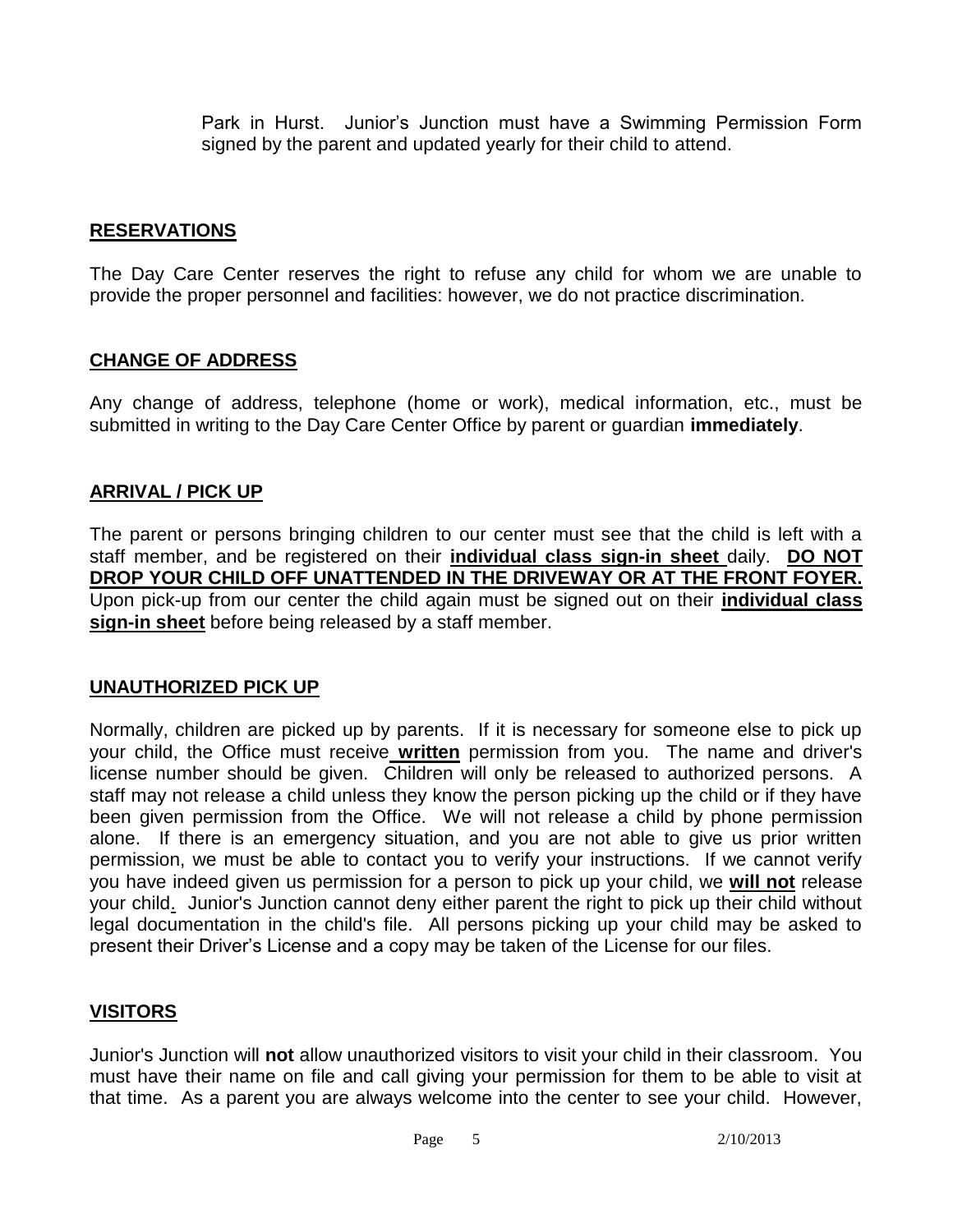we do ask that you visit your child with consideration of their schedule so as not to interrupt their learning.

## **EMERGENCY PREPARDNESS PLAN**

#### **Evacuation Procedures for Fire Drills, Chemical Spills, or Explosions**:

(1) **Fire Drill:** Once a month we perform a practice drill to help prepare the children in case of a real fire. Children are relocated to a designated area either in the front parking lot or outside of our playground out back. Evacuation and relocation plans are posted in every room throughout the center to ensure a safe exit.

#### (2) **Chemical Spills or Explosions**:

In the event of an emergency where we must relocate the children to an alternate shelter when directed by authorities we will transport them in our school vans and/or by designated emergency vehicles. Our relocation site is **CELEBRATION FELLOWSHP,** located at **1140 Morrison Drive, Fort Worth, Texas, 76120**. The contact person at Celebration is Laura Reeves and the phone number is 817-451-5513.

(3) To ensure that all children are accounted for upon arrival to designated safe area or alternate shelter a name to face attendance will be taken. This procedure will be performed each time the children are moved from one place to another.

**Severe Weather Drill:** Once every six months we practice and talk about how to be safe during storms and tornadoes. We talk about safe places such as rooms with no windows, rooms in the middle of the building and having flashlights and emergency lighting in case of a power outage.

#### **Communication Procedures during an emergency:**

(1) The emergency contact number on file with Texas Child Care Licensing for Junior's Junction is 817-284-1221. (Calls will be forwarded to the director's cell phone)

(2) We will be in communication with local authorities, parents, and Licensing as follows:

- sign posted on tree directly across parking lot

 - Emergency contact information log located on each class's attendance clipboard which includes:

911 – local authorities, 817-321-8604 – State Licensing, parent work/cell numbers, and medical authorizations of each child

 (3) Staff will take with them the following essential items when evacuating the building as follows:

- Clipboard containing the attendance and emergency contact log

 - Emergency evacuation bag containing basic supplies pertaining to their age group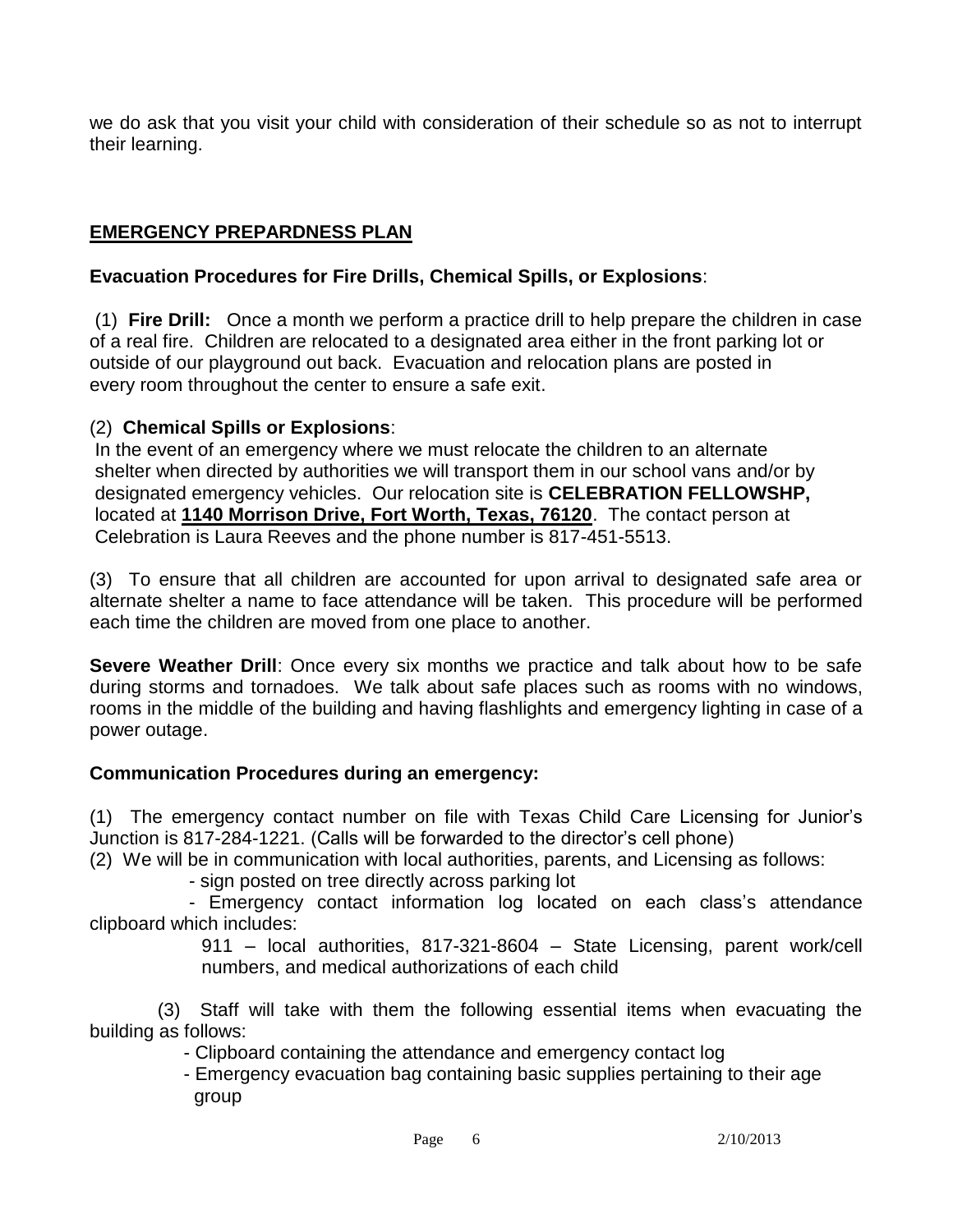#### **ABSENCE**

- (1) If a child is going to be absent, for any reason, the parent or guardian is advised to call JUNIOR'S JUNCTION **BEFORE 9:00 a.m.**
- (2) Parents of **Afterschoolers** are required to notify Junior's Junction by **2:00 p.m.** if their child will not be riding the daycare van to or from school. If a parent fails to notify Junior's Junction there will be a \$5.50 no notification fee charged and a phone call to locate the child's whereabouts. **Parent communication and your child's safety is our number one priority.**

#### **WITHDRAWALS**

The parent or guardian is responsible to JUNIOR'S JUNCTION for tuition until withdrawal. Notice should be given **two** weeks in advance of withdrawal date.

#### **DISCIPLINE**

Junior's Junction uses a positive approach to help children behave constructively with guidance methods such as: redirection, distraction, planning ahead, positive reinforcement, encouragement of appropriate behavior and consistent rules that are explained to the children.

Junior's Junction does not use corporal punishment or other negative discipline methods that hurt, frighten, or humiliate children. The following types of discipline and guidance are prohibited by Junior's Junction:

- (1) Corporal punishment or threats of corporal punishment;
- (2) Punishment associated with food, naps, or toilet training;
- (3) Pinching, shaking, or biting a child;
- (4) Hitting a child with a hand or instrument;
- (5) Putting anything in or on a child's mouth;
- (6) Humiliating, ridiculing, rejecting, or yelling at a child;
- (7) Subjecting a child to harsh, abusive, or profane language;
- (8) Placing a child in a locked or dark room, bathroom, or closet with the door closed; and
- (9) Requiring a child to remain silent or inactive for inappropriately long periods of time for the child's age.

An employee of Junior's Junction may discipline their own child during operational hours as long as the above guidelines are followed.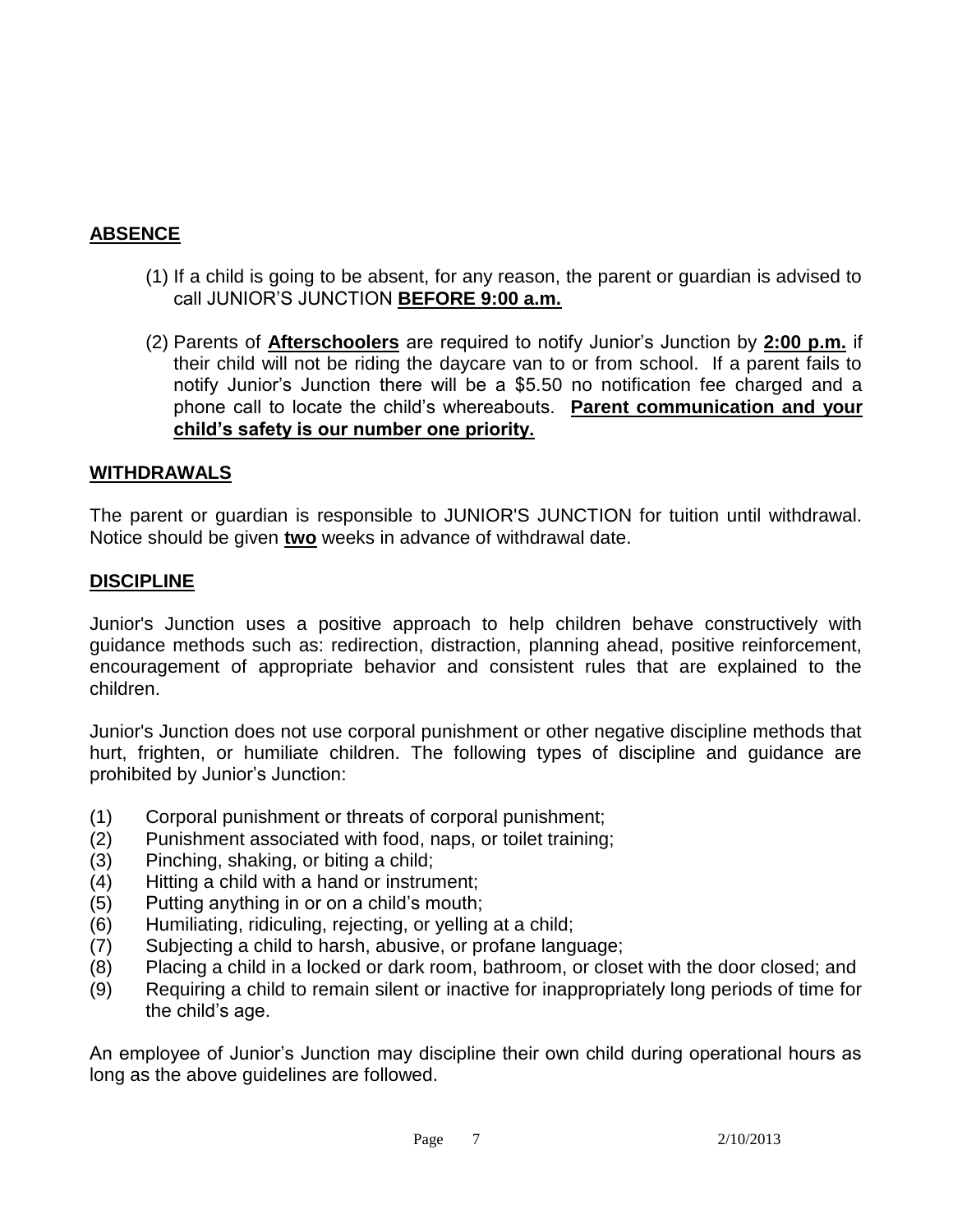## **TRANSITION PROCESS**

Class promotions for children typically take place on a yearly basis for children 3 years of age and older. Children younger than 3 are promoted as needed according to their age and maturity. An Open House is provided each fall to give the parents an opportunity to visit with their child's new teacher. A booklet is also provided at time of promotion giving helpful information about the new class, teachers and activities. Finally, children have an opportunity to visit their new class in advance, to help make it a pleasant and rewarding experience.

#### **PREVENTION AND RESPONSE TO ABUSE AND NEGLECT OF CHILDREN**

**Definition:** Texas State Law requires that ANYONE "having cause to believe that a child's physical, mental health or welfare has been or may be adversely affected by abuse and neglect" MUST report the case immediately.

**Training and Awareness:** Annually, all staff is required to have at least **1 hour** of training specifically in the areas of recognizing warning signs and preventing child abuse and neglect. We meet this requirement by attending trainings and seminars provided by licensed agencies and in partnering with **Texas Department of Family and Protective Services 1-800-252- 5400 and the Alliance for Children 817-335-7172.** Copies of articles and brochures are available in our Parent News Center.

**Response:** If you have reason to suspect your child has been abused or mistreated, report to the **Texas Department of Family and Protective Services 1-800-252-5400** or to local law enforcement agency.

#### **NAPPING**

Please have your child bring a lightweight blanket for nap that can be kept at school with their mat. Please **do not** send quilts, sleeping bags, afghans, or large blankets. We will wash blankets weekly to help keep infections and contagious germs eliminated. Please label your child's blanket with a black permanent marker in a conspicuous place.

#### **ANIMALS**

Class pets are a part of our center. {ex. rabbits, hamsters, fish, hermit crabs etc..} We find that children can connect with animals and can learn a lot from them. There are also times when animals may be brought in to the center for a special activity. It is our practice to ensure safe handling and good hygiene when coming into contact with these animals.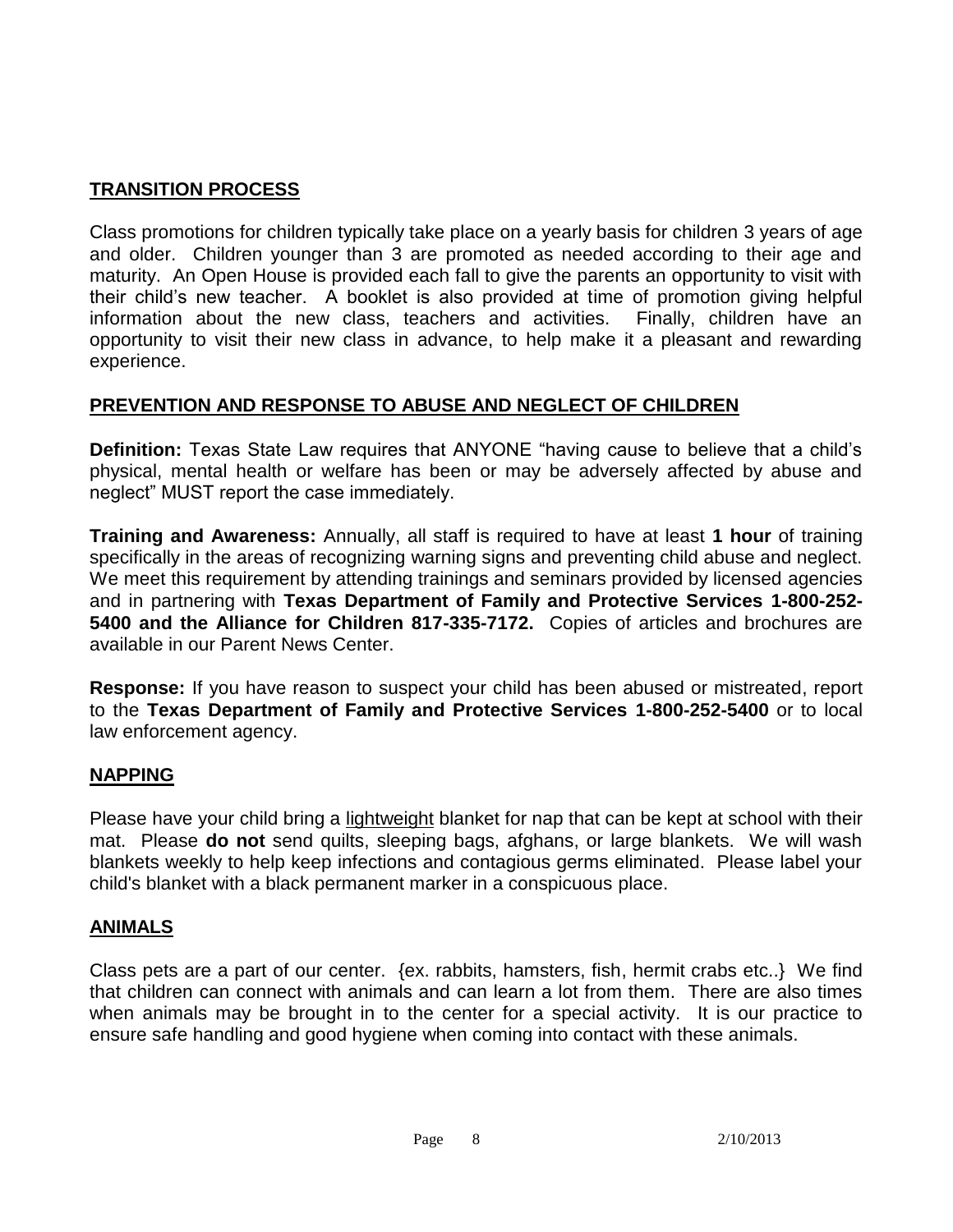## **MEDICAL REQUIREMENTS**

- (1) All children must have a health statement on file within one week after their date of admission to the center.
- (2) All children must have an updated immunization record including a TB test on file by their date of admission to the center.
- (3) All children four years and older must have record of vision and hearing screening on file at the center.

## **ILLNESS**

Parents will **not** be permitted to leave a child who has any symptoms of illness. Parents will be expected to pick-up their child should s/he become ill during the day, in a timely manner. They will remain separated from the other children until arrangements for any medical care can be made. Junior's Junction will contact person or persons listed on enrollment form in the sections listed emergency pick-up or authorized pick-up.

If your child has an **oral temperature of 101 degrees, rectal temperature of 102 degrees, armpit temperature of 100 degrees or greater** and accompanied by behavior changes or other signs or symptoms of illness you will be called to pick them up.

#### **Junior's Junction will not accept them back into the center until they have been:**

- **1.** Free of fever and symptoms for 24 hours without any type of medication.
- **2.** Have a physician statement showing the child is not contagious and can participate in group care.

#### **MEDICAL EMERGENCY**

In the event of a medical emergency 911 will be called. After medical help is on the way the parent will be notified. We will follow the instructions for first aid until medical help arrives.

#### **COMMUNICABLE DISEASE**

If your child becomes ill with a contagious disease, the Day Care Center must be notified as soon as possible. You will be expected to follow the Communicable Disease Chart for Schools and ChildCare Centers to determine the length of time the child should remain at home. The child will be permitted to return sooner only by obtaining a written consent from your physician.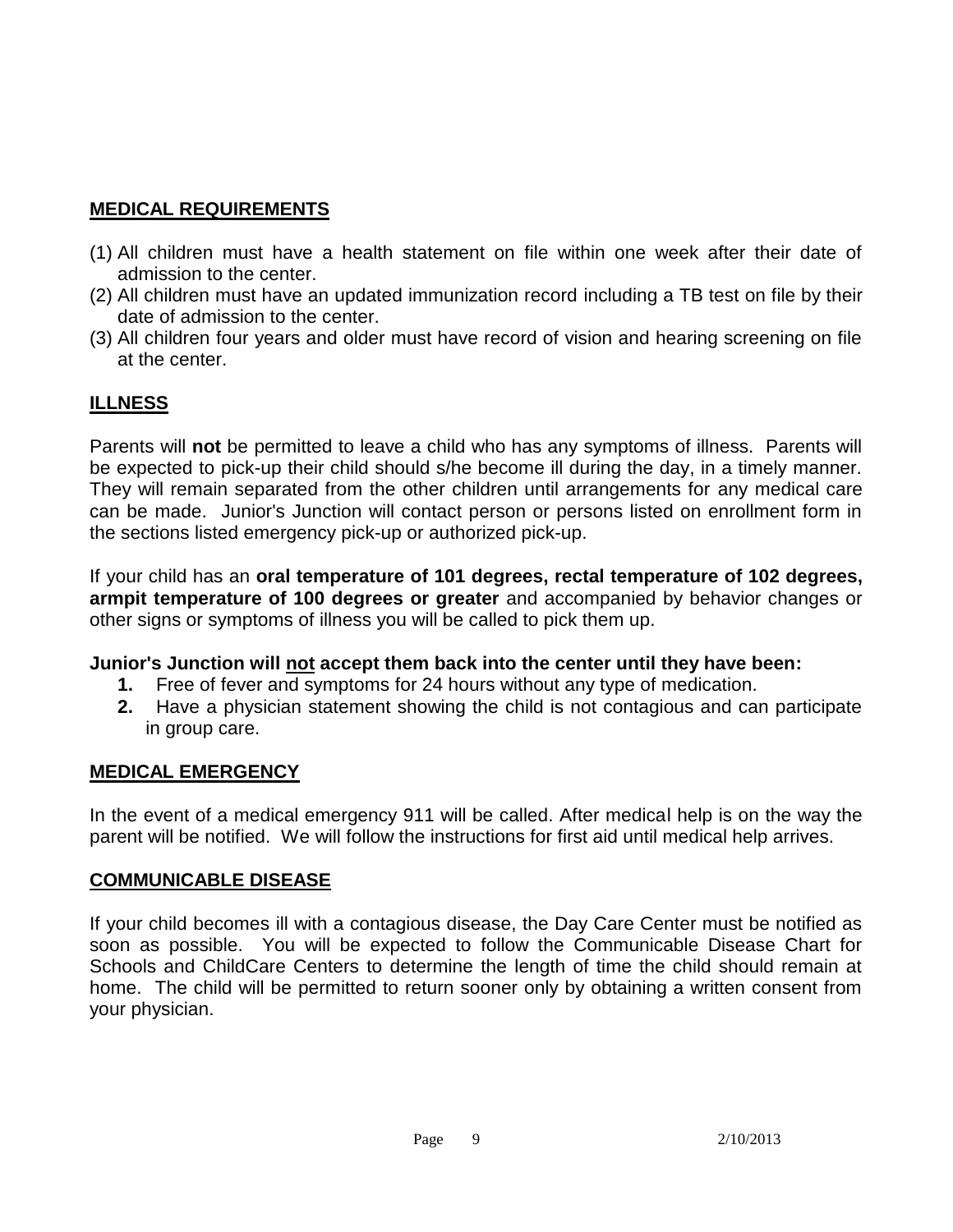#### **MEDICATION**

Junior's Junction will administer medication **only once per day**. It will be given between 12:00 and 2:00p.m. Medication will be given to your child only **IF**:

1) The medicine is in the **original** container with the **prescription label** on the front. We must administer medication as prescribed by label. If there is any change we **cannot** give a different dosage unless we have **written permission** from your physician.

2) Non prescription drugs (over the counter drugs) can be administered **if the label has directions that give dosage amount for your child's age**. If label does not give dosage amount for your child's age or does not have any dosage directions, or has no directions in English, we must have written permission from your physician (with signature) to administer that medication. **PLEASE READ YOUR LABELS CAREFULLY!**

3) Medication must be signed in **daily** by parent or guardian on the **Junior's Junction Medication Form** located on the front counter.

## **MEALS**

Junior's Junction participates in the USDA Food Program following the guidelines set forth for developmentally appropriate snacks and meals. Annually parents are required to complete the USDA food program application. Breakfast Snack is served between 9:00 and 10:00 a.m., Lunch between 11:00 and 1:00 p.m. and Afternoon Snack between 3:00 and 4:00 p.m. daily. If a child is unable for medical or physical reason to eat or drink a required food, center may substitute another food prescribed by a licensed physician. The parent would be responsible to turn in the required statement from the child's physician for the center to make the substitution. Menu's are posted throughout the center and are available in the parent news area.

If your child needs to eat prior to our breakfast snack you will need to provide breakfast from home and Junior's Junction will provide the milk and juice. If the parent chooses to provide a meal or snack for their child from home, the parent understands that Junior's Junction is not responsible for its nutritional value or for meeting the USDA Food Program Guidelines. Schedules are subject to change.

#### **TOYS**

Please do **not** allow your child to bring toys from home unless their teacher has specifically asked for them to do so. We provide a sufficient variety of toys and activities for all children. We **cannot** be responsible for any such items. All things brought into the center must be labeled with the child's name.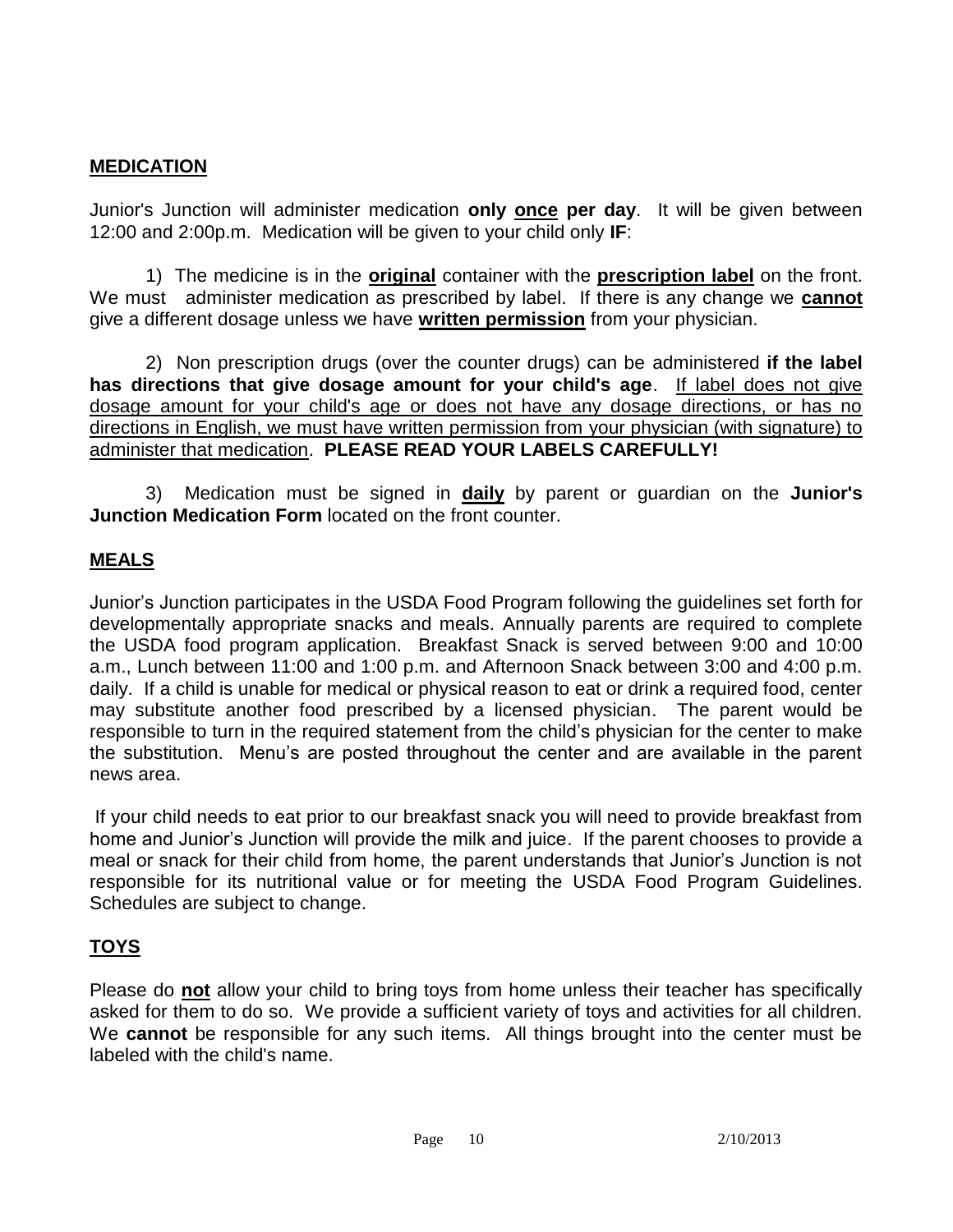#### **EXTRA CLOTHING**

Please be sure to bring your child sufficient changes of clothes. **This applies to all ages**. Accidents do happen! Remember to put your child's name on everything.

#### **OUTSIDE TIME**

Each class will go outside twice daily ozone and weather permitting. **Please make sure they are dressed properly and have a coat**. If a child is to remain indoors during the day, a **written note** from parents is requested.

#### **PARENT COMMUNICATIONS**

#### **WEBSITE**

Parents can view monthly calendar of events, newsletters, policy updates, childcare articles and more on our website at [www.juniorsjunction.com.](http://www.juniorsjunction.com/)

#### **LICENSING**

 Child Care Centers are governed by The TEXAS DEPARTMENT OF FAMILY AND PROTECTIVE SERVICES. They monitor all programs through State Licensing and the Minimum Standards Guidelines. You can contact Licensing at anytime at 1-800-582-8286 with questions or concerns. Our centers current DFPS Inspection is posted in the Parent News area for viewing. You may also have access to current and past inspections at [www.dfps.state.tx.us](http://www.dfps.state.tx.us/) by clicking on child care centers and typing in Junior's Junction.

#### **POLICY / ENROLLMENT CHANGES**

Junior's Junction will notify parents in writing of any changes to our operational policies and enrollment agreement. You will be required to sign, date and return the acknowledgment form of these changes.

#### **OPEN DOOR POLICY**

Junior's Junction has an open door policy. We would like you to know, to understand, and to discuss with us our goals. We want you to look often into our busy, happy, creative classrooms and see your child at play. If you would like to visit in the classroom please check with your child's teacher for a convenient time.

#### **PARENT INFORMATION**

Junior's Junction has many avenues of communicating information to our parents. We want to verbally share with our parents as much as possible, however it is not always practical. So in consideration of this fact, Junior's Junction offers parent information boards in every classroom, and at the front desk, that relay valuable information. Items that can be found on these boards, and in your child's lockers, might include: menus, class schedules, calendars, notes from the classroom, special event notices such as field trips, closings, carnivals, puppet shows, and parent education activities. Please take time to read these daily.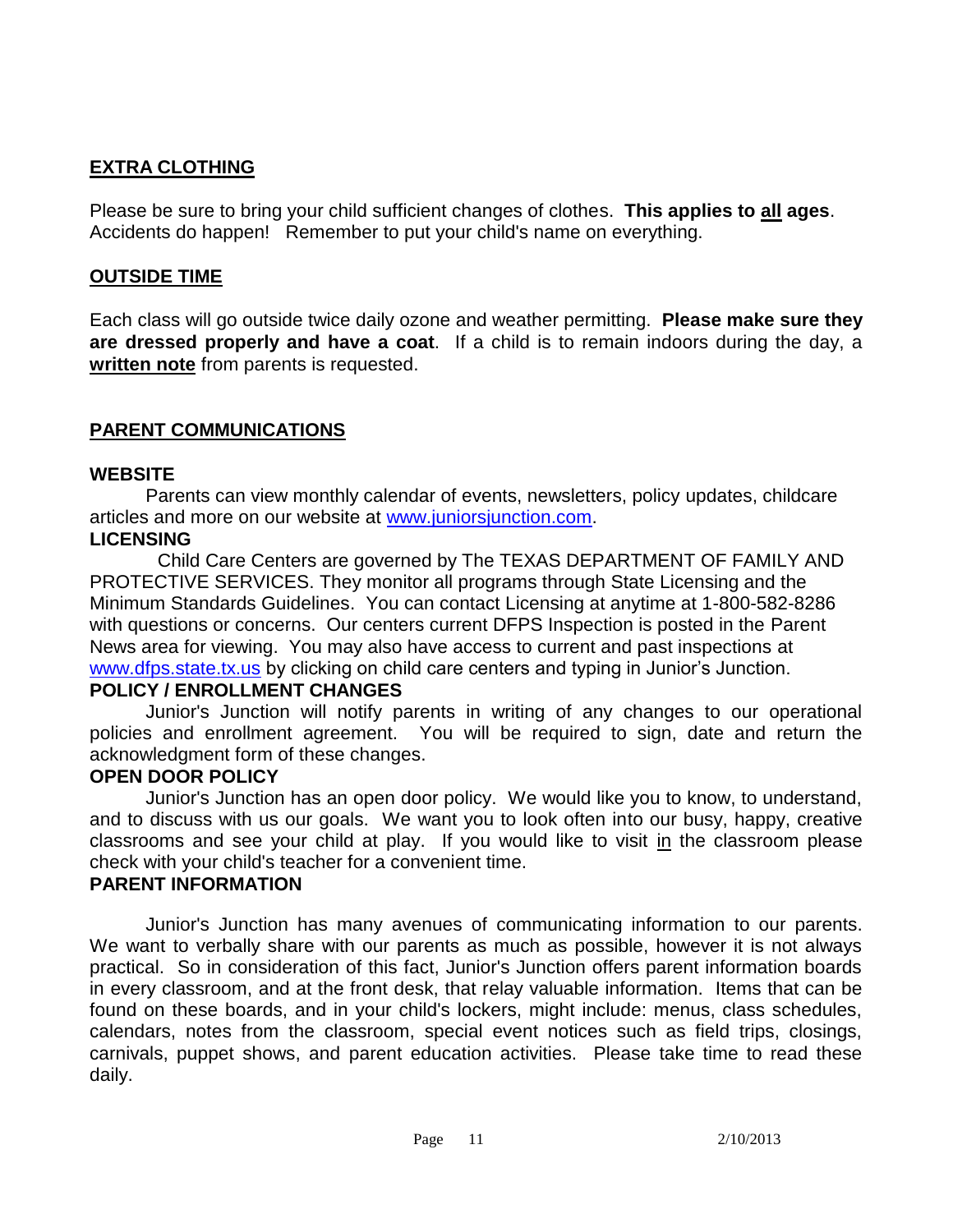#### **CONFERENCES**

Annual conferences are held for preschool and pre-kindergarten classes to discuss your child's achievements and opportunities. Parents that would like a conference are encouraged to set up an appointment with their child's Teacher(s).

#### **HANDLING COMPLAINTS**

At Junior's Junction your children are our top priority. If at any time you feel there is a problem or concern, please bring it to management's attention. Junior's Junction will attempt to resolve all complaints in a timely and satisfactory manner. We will listen, observe, gather information, and develop possible solutions. We will follow up with the parent by discussing potential resolutions, which may include change of environment, schedule or policies and procedures; clarifications of age appropriate development or behavior; or improved communication between staff and parents.

#### **INFANTS AND TODDLERS POLICIES**

**BREAST FEEDING**: Parents have a right to breastfeed their infant and/or provide breast milk for their child while in our care. In addition the center provides a quiet comfortable place where a mother may come and breastfeed her child at any time.

**FOOD**: Jar foods **must** be in **original** container and **unopened**. Junior's Junction cannot serve foods that have been prepared at home and brought into the center. Please bring enough clean bottles for the day. We **cannot** re-use bottles.

**POTTY TRAINING:** During the first stages of potty training we will be using **diapers**. We will be training in this manner until your child shows interest in this area. Stage II is when your child begins to express the need to use the restroom—pull-ups are encouraged so the child can begin to participate in the dressing process. Stage III is when continual success with limited accidents is evident, and the child can begin to wear panties/underwear. **Parent or guardian of these children must bring ample changes of clothing with names inside**.

**CLOTHING:** Please be sure to bring your child sufficient changes of clothing every day.

**DAILY REPORTS:** You will be receiving a daily report on your child's day. It will list their eating, napping diapering or potty training along with notes about their day.